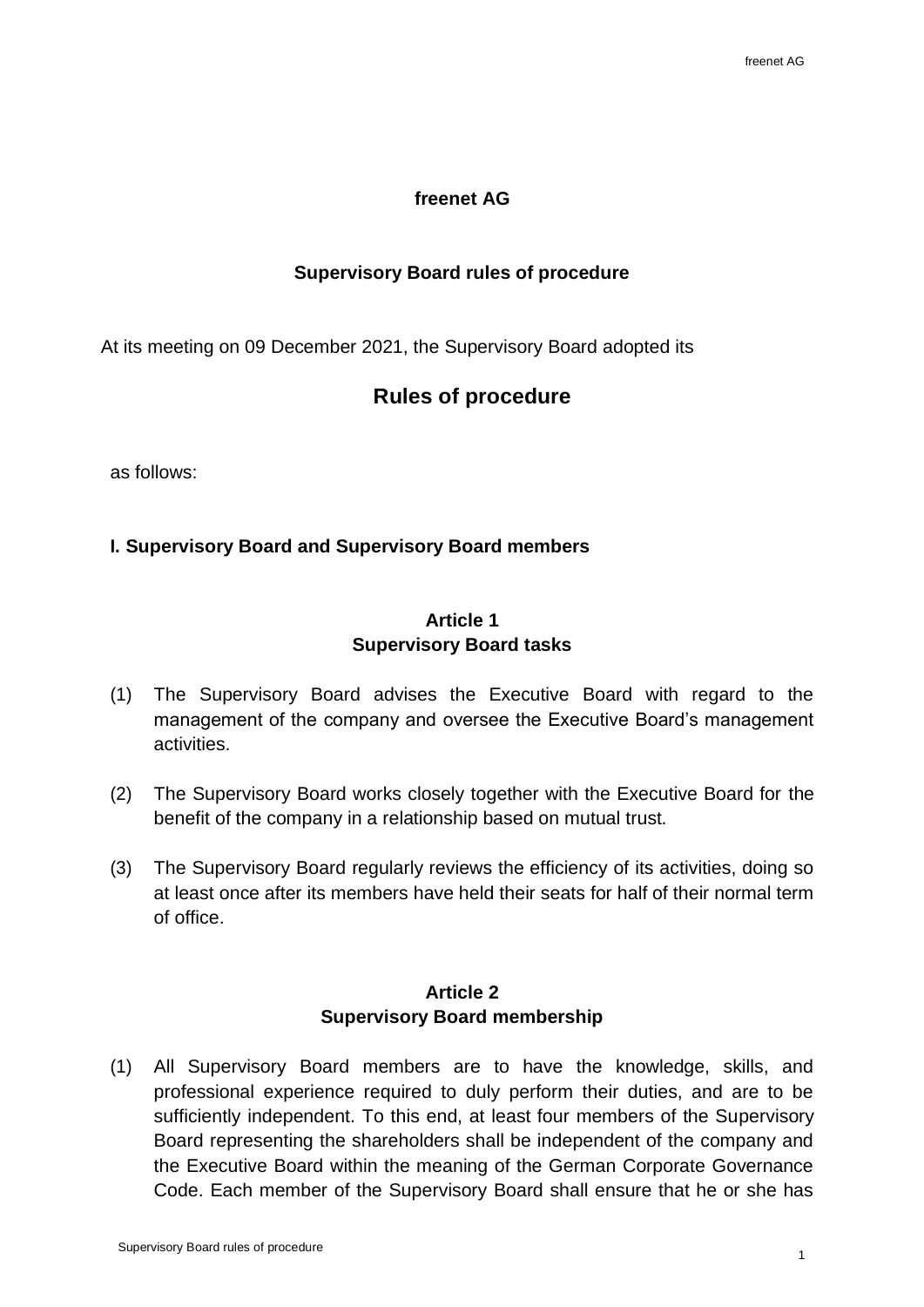sufficient time to fulfil his or her mandate.

- (2) At least one Supervisory Board member must possess expertise in the field of financial reporting and at least one other member must have expertise in the field of auditing.
- (3) A Supervisory Board member who also holds a seat on the Executive Board of a listed company may not hold a total of more than three supervisory board seats for listed companies that are not part of the corporate group of that company for which the Executive Board seat is held.
- (4) No more than two former members of the company's Executive Board may hold seats on the Supervisory Board. Their positions on the Executive Board must have ended more than two years prior, except where their election ensues from a nomination by shareholders who hold at least 25% of the voting rights in the company. Supervisory Board members may not be officers or directors of or serve in an advisory capacity for any of the company's principal competitors or a group company.
- (5) The foregoing rules are to be taken into account with respect to nominations for election to the Supervisory Board. Only persons who are not older than 70 years shall be proposed for election as members of the Supervisory Board. Election proposals shall take into account a standard limit for membership of the Supervisory Board of 12 years at the time of the new election. The shareholders are to be notified of the candidates nominated for the position of chairman of the Supervisory Board.
- (6) A Supervisory Board member whose professional activity changes significantly compared to the time of his election shall hold a discussion with the Chairman of the Supervisory Board on the possible termination of his mandate.

## **Article 3 Supervisory Board members' rights and duties**

- (1) All members of the Supervisory Board have the same rights and duties unless otherwise provided by law, by the company's articles of association, or by resolutions adopted at the Annual General Meeting. Supervisory Board members are not bound by orders or instructions.
- (2) The members of the Supervisory Board must maintain secrecy even after their term of office has ended – in regards to the company's confidential disclosures and corporate secrets, specifically, business and trade secrets, to which they have become privy through their activities on the Supervisory Board. This applies in particular to confidential reports and confidential consultations. Any member of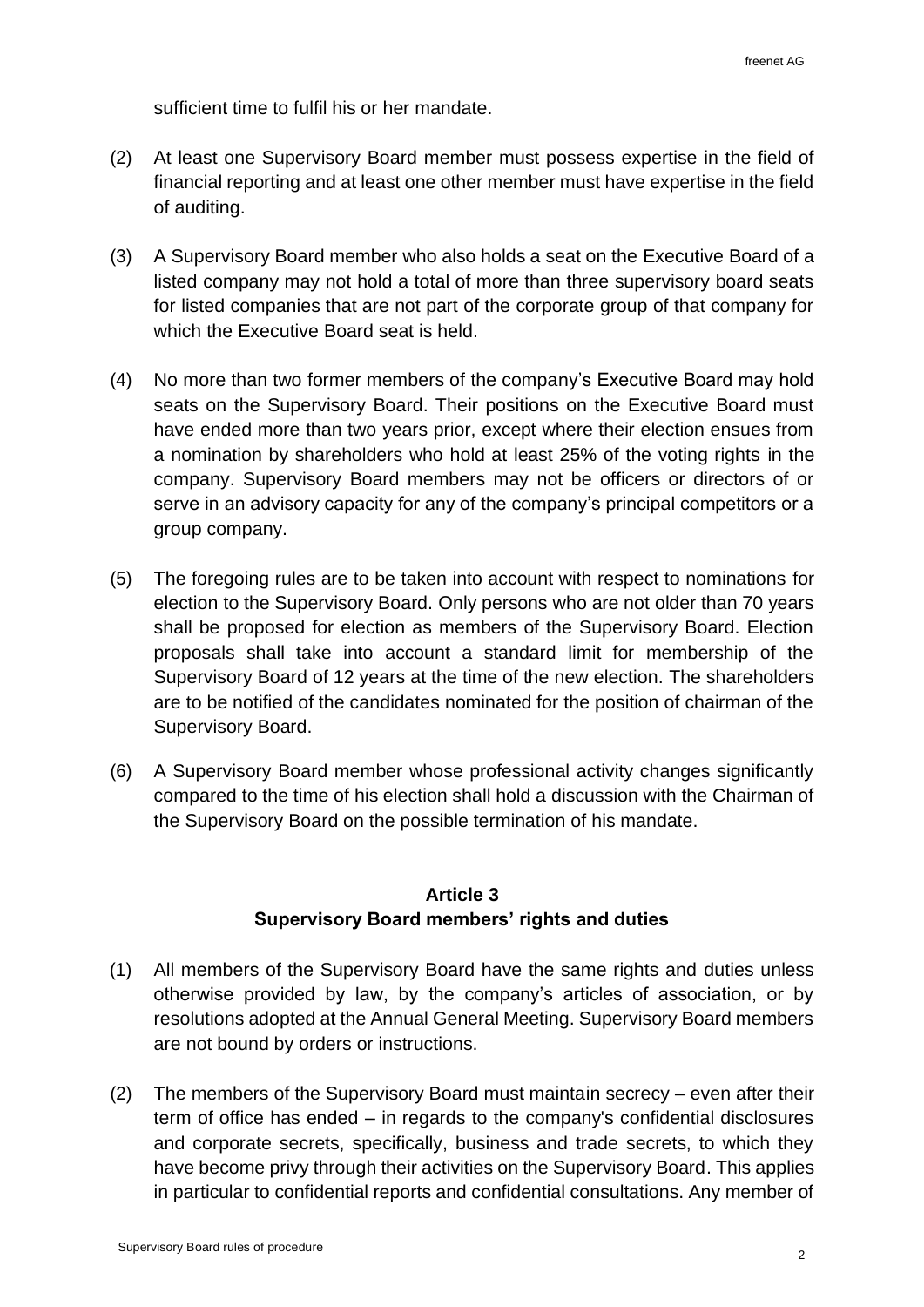the Supervisory Board wanting to provide information to third parties must notify the chairman of the Supervisory Board thereof, in advance, and give him the opportunity to comment if they cannot say with certainty whether such information is confidential or concerns secrets of the company. All members of the Supervisory Board are to ensure that the employees or advisers they consult will comply with the duty of confidentiality in the same manner.

- (3) All members of the Supervisory Board are bound by the company's best interests. No member of the Supervisory Board may pursue personal interests in their decisions or exploit for themselves business opportunities to which the company is entitled. All members of the Supervisory Board shall inform the personnel committee (article 11 (4)) of any conflicts of interest, particularly if they could arise as a result of an advisory or governing body function at clients, suppliers, lenders or other business parties.
- (4) All members of the Supervisory Board are deemed to be persons discharging managerial responsibilities within the meaning of Regulation (EU) No. 596/2014 of the European Parliament and of the Council on market abuse (Market Abuse Regulation) and are to be specially instructed by the company regarding the resultant duties arising when executing managers' transaction ("directors' dealings"). Directors' dealings are to be reported within two business days of execution of the relevant transaction pursuant to the stipulations in the Market Abuse Regulation.

## **Article 4 Chairman and vice chairman**

- (1) The Supervisory Board is to elect a chairman and vice chairman from among its members. The election is to be held in a Supervisory Board meeting that follows the Annual General Meeting at which the Supervisory Board members to be chosen by the shareholders have been elected; the Supervisory Board meeting may be held without being specially convened. The Supervisory Board member most senior in age is to preside over the election. The chairman and vice chairman are each elected for the duration of their membership on the Supervisory Board.
- (2) If the chairman or one of the deputy chairmen leave the Supervisory Board before the end of their term of office, the Supervisory Board shall immediately hold a new election for the departed member's remaining term of office.
- (3) The vice chairman has the rights and duties of the chairman only where the chairman is unable to discharge the duties of that office and as specified by the law, the articles of association, or these rules of procedure.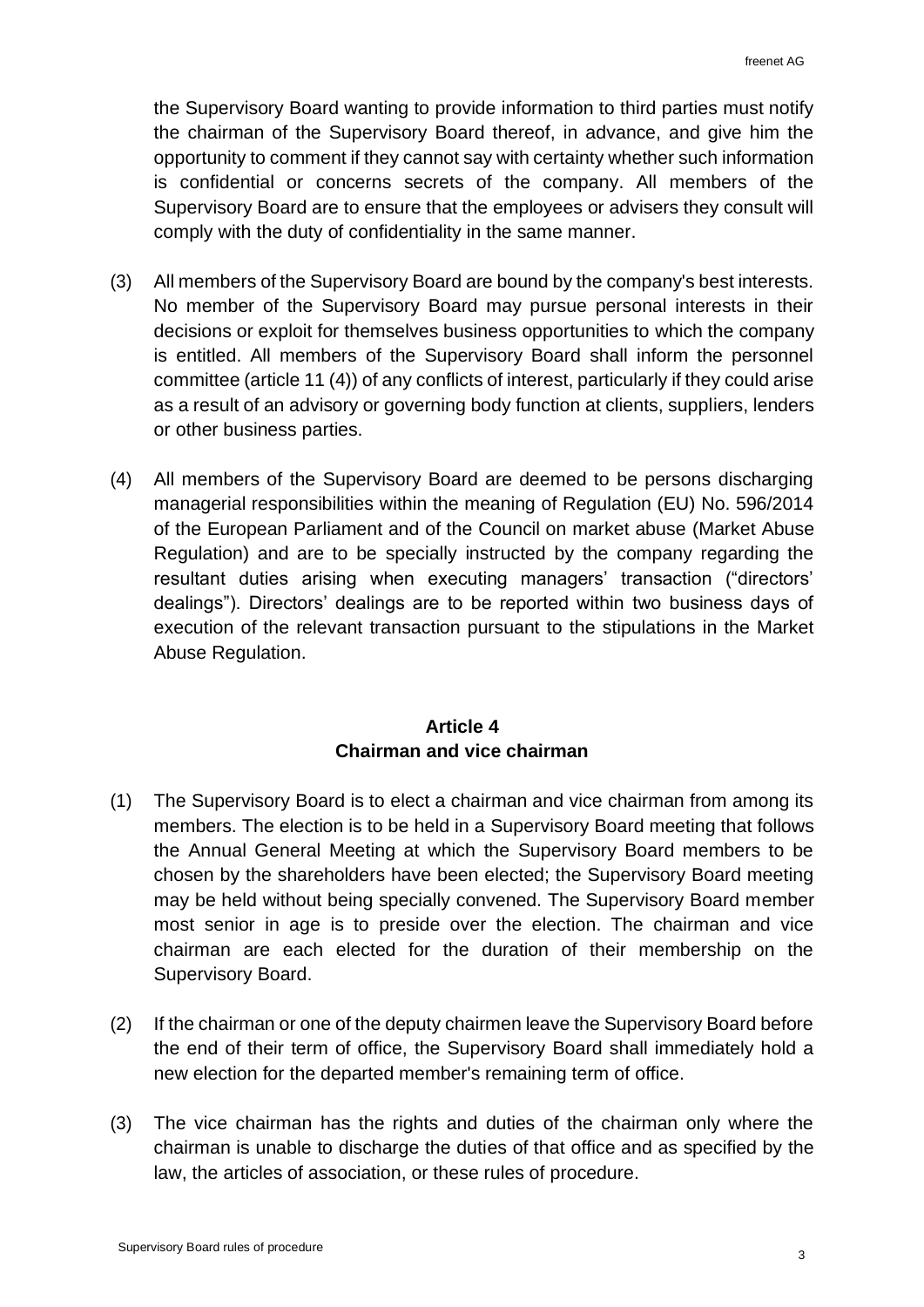- (4) The chairman will take the lead in the cooperation between the Supervisory Board and the Executive Board. The chairman will consult regularly with the Executive Board, especially with the chairman of the Executive Board, regarding the corporate group's strategy, performance and risk management.
- (5) Inside information relating to the Executive Board or the Supervisory Board is to be immediately communicated to the freenet AG Insider Officer by the chairman or, respectively, where the chairman is unable to discharge the duties of that office or the inside information involves the chairman, by the vice chairman.
- (6) If the chairman and the vice chairmen are unable to discharge their duties, their duties shall, for the duration of said inability, be assumed by the Supervisory Board member most senior in age.

## **Article 5 Meetings**

- (1) The chairman of the Supervisory Board or, where the chairman is unable to discharge the duties of the office, the vice chairman is to call a meeting of the Supervisory Board at least twice during each half-year of the calendar. Additionally, the Supervisory Board is to be convened if a request indicating the purpose and reasons is made by a Supervisory Board member or by the Executive Board. Any such meeting must be held within two weeks of the date of the notice of the meeting. In the event the request is not met, the Supervisory Board member or the Executive Board can themselves call a meeting of the Supervisory Board, indicating the pertinent facts and stating the agenda in the notice.
- (2) The meetings of the Supervisory Board are to be held in person. In situations where there are legitimate grounds for an exception, the Supervisory Board chairman or, where the Supervisory Board chairman is unable to discharge the duties of the office, the vice chairman can decide that individual members of the Supervisory Board may participate in the meeting via video- and/or teleconference, or that the entire meeting may be held in the form of a videoand/or teleconference.
- (3) The meetings of the Supervisory Board are to be called with fourteen days' notice by means of a notice containing the agenda sent in writing, via written telecommunications, or by e-mail. This notice period shall not include the day on which the notice of meeting is sent out and the day of the meeting itself. In urgent situations, the chairman can reduce the notice period appropriately or call the meeting verbally, by telephone, or via other common means of telecommunication.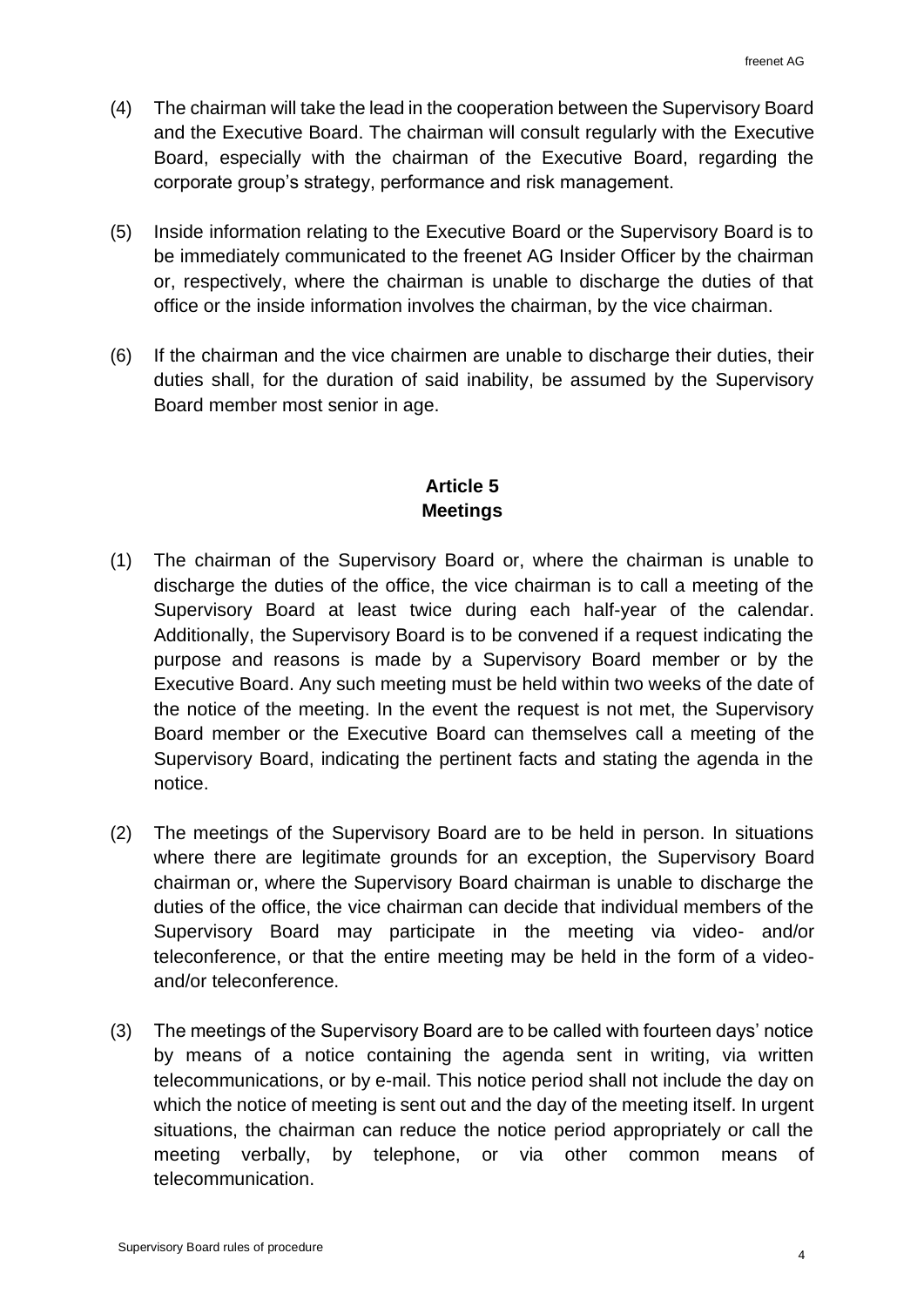(4) Where the Supervisory Board passes resolutions despite not having been called to meet in accordance with the usual rules, such resolutions shall be effective provided none of the members in attendance objects to the vote. In such case, absent Supervisory Board members are to be given the opportunity within a reasonable cut-off period set by the chairman, however no later than within eight days, to either object to the vote on the resolution in writing or to cast their vote retroactively in writing. The period begins as soon as the absent Supervisory Board members have received notification of the vote from the chairman in writing, via fax, or by e-mail. The resolution is effective once the absent Supervisory Board members have failed to object to the vote in writing within the cut-off period, or where they have cast their vote in writing in favour of the resolution retroactively. The objection(s) or vote(s) are to be sent to the Supervisory Board chairman.

The same process applies with respect to votes regarding agenda items that were not communicated in accordance with the usual rules, in particular where they were not communicated by the deadline.

- (5) Documents or information required to assess individual agenda items do not need to be sent at the same time that the meeting is called. Sending the documents and information to Supervisory Board members in a timely manner or making them available by another means such that the members are able to appropriately prepare for the specific meeting agenda items is sufficient. A complaint that the voting process is defective due to documents or information being sent or supplied at too late a date can be raised only where a Supervisory Board member immediately reports such complaint to the chairman in writing, via fax, or by email, while simultaneously objecting to the vote.
- (6) The chairman may, at the chairman's discretion, cancel or postpone a meeting that has been called. The chairman appoints the individual who will take the minutes, and makes decisions on calling in experts and individuals who provide information for deliberations regarding individual agenda items.
- (7) The members of the Executive Board participate in Supervisory Board meetings unless the Supervisory Board chairman decides otherwise.

## **Article 6 Votes on resolutions and declarations**

(1) The Supervisory Board shall generally adopt its resolutions in its meetings. However, at the chairman's instructions, resolutions may also be adopted outside of meetings in writing, by telephone, by fax, by e-mail, or by any other common means of communication. The members of the Supervisory Board have no right to object. Resolutions adopted in accordance with the above sentence 2 shall be recorded in writing by the chairman and forwarded to all members. The provisions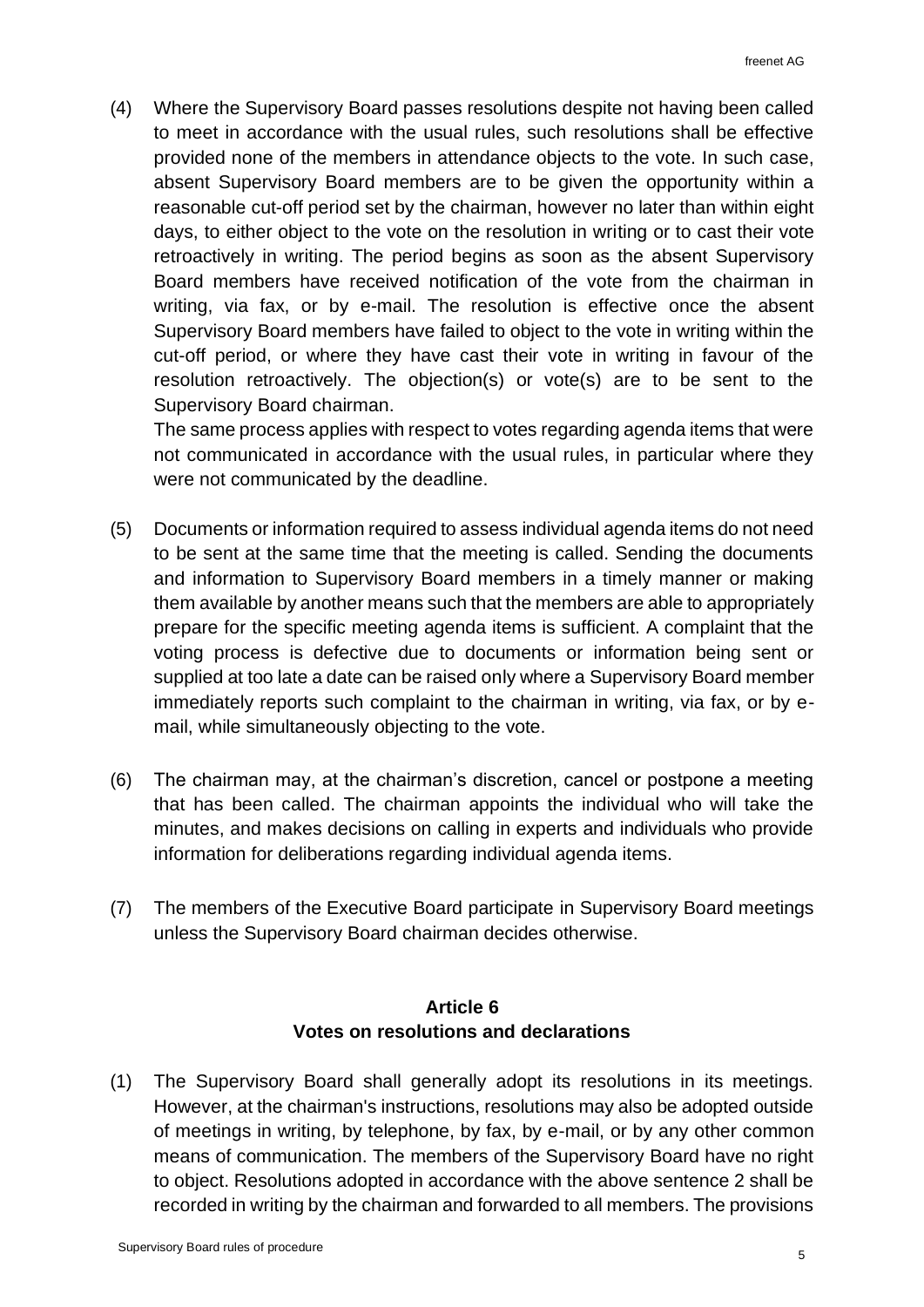set out article 6 (2) to (9) shall apply to resolutions adopted outside of meetings analogously. The Supervisory Board may also vote on resolutions via a process that combines voting both in and outside of meetings.

- (2) Where notice of a meeting has been sent to all of the members at their last known address and at least half of the members participate in the voting, they shall constitute a quorum of the Supervisory Board. A member shall be deemed to have participated in the vote even if that member abstained.
- (3) Supervisory Board members who do not attend a Supervisory Board meeting may participate in a vote taken by the Supervisory Board at the meeting by having other Supervisory Board members submit their written ballots. The second vote by the Supervisory Board chairman pursuant to (4) can also be cast via written ballot. Votes sent via fax, by e-mail, or other common means of communication are also deemed ballots cast in writing provided they contain a reproduction of the Supervisory Board member's signature. A member may cast a vote retroactively only where doing so has been approved by all of the members in attendance or where the conditions set out in article 5 (4) have been met.
- (4) Unless otherwise provided by law, resolutions by the Supervisory Board are adopted by a simple majority of votes. This also applies to elections. Abstentions are not considered votes cast. In the event of a tie, the chairman will decide whether a new vote will be held regarding the item and whether the new vote will be held at the same or at a separate Supervisory Board meeting, provided the Supervisory Board does not decide to proceed in a different manner. Where a new vote regarding the same item once again results in a tie, the chairman may cast two votes. The vice chairman is not entitled to cast two votes.
- (5) In the event that not all Supervisory Board members are present for a vote and the absent members have not submitted written ballots, the voting is to be postponed if so requested by two Supervisory Board members in attendance. In the event of a postponement, the new vote will be held at the next regularly scheduled meeting provided that no special Supervisory Board meeting is called. When the new vote is held, a second postponement at the request of a minority of members is not permitted.
- (6) The chairman presides over the meeting. Where the chairman is unable to discharge the duties of the office, the vice chairman presides over the meeting. The person chairing the meeting determines the sequence in which the agenda items are discussed, as well as the type and sequence of the votes. In the event that the number of Supervisory Board members participating in the voting would not include an equal number of members elected by the shareholders and employees, or where there is another substantial reason for postponement, the chairman may postpone individual or all agenda items for a maximum of four weeks, at the chairman's discretion. The chairman does not have the authority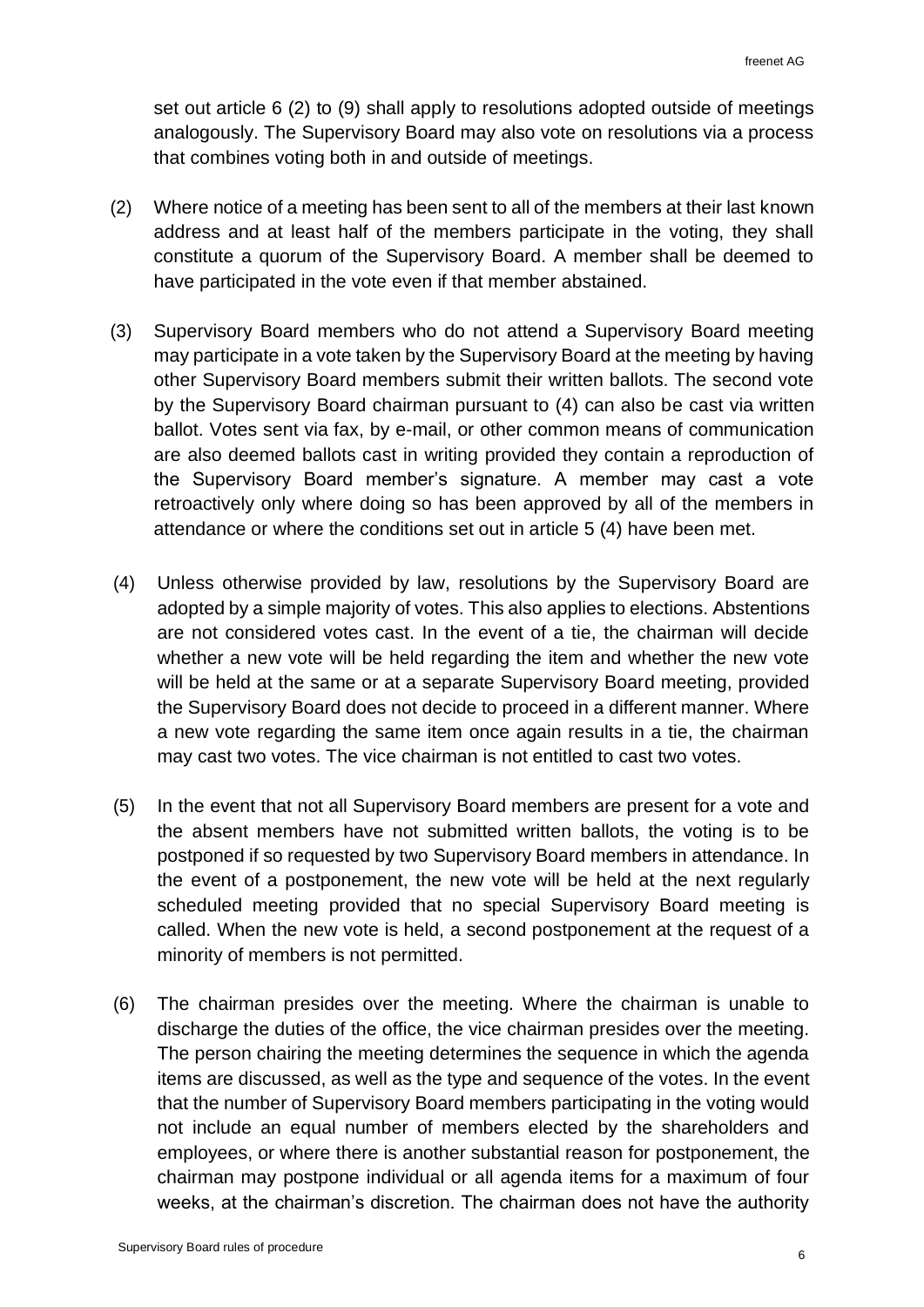to postpone a second time.

- (7) A Supervisory Board member will be barred from casting a vote where the vote relates to a transaction in which the Supervisory Board member in question is involved, or where a resolution is to be adopted regarding the commencement or settlement of a legal dispute between the company and the Supervisory Board member in question.
- (8) The chairman is to prepare and implement the resolutions adopted by the Supervisory Board.
- (9) The chairman has the authority to submit on behalf of the Supervisory Board any such declarations of intent as are required for the implementation of the resolutions adopted by the Supervisory Board. Other declarations by the Supervisory Board are also issued by the chairman on behalf of the Supervisory Board. Unless otherwise provided by statutory provisions that cannot be waived, solely the chairman has the authority to accept declarations and notices on behalf of the Supervisory Board.

## **Article 7 Minutes of meetings and resolutions**

- (1) Minutes of Supervisory Board meetings are to be taken and are to be signed by the respective individual presiding over the meeting. The minutes are to specify the place and date of the meeting, the participants, the agenda items, as well as the material content of the deliberations and resolutions of the Supervisory Board. A copy of the minutes is to be sent to every Supervisory Board member without undue delay. Sentence three notwithstanding, where the minutes refer to negotiations or votes on resolutions concerning the remuneration of Executive Board members or decisions pursuant to section 87 (2) sentence 1 of the German Stock Corporation Act (*Aktiengesetz – AktG*), Supervisory Board members are not to receive a copy. The Supervisory Board members can view the original minutes retained by the Supervisory Board chairman.
- (2) Minutes of resolutions not voted on at meetings are to be taken by the chairman. The provisions set out in (1) apply to such analogously.
- (3) Minutes as described in (1) or (2) are deemed approved where no Supervisory Board member who participated in the voting has objected in writing within one month of the minutes being sent out by the chairman. Where no copy is issued in accordance with (1) sentence four, such portion of the minutes is deemed approved where the option to view the minutes has been provided no later than by the next meeting and no objection to the minutes is immediately raised. Nothing in the foregoing prevents duly adopted resolutions from becoming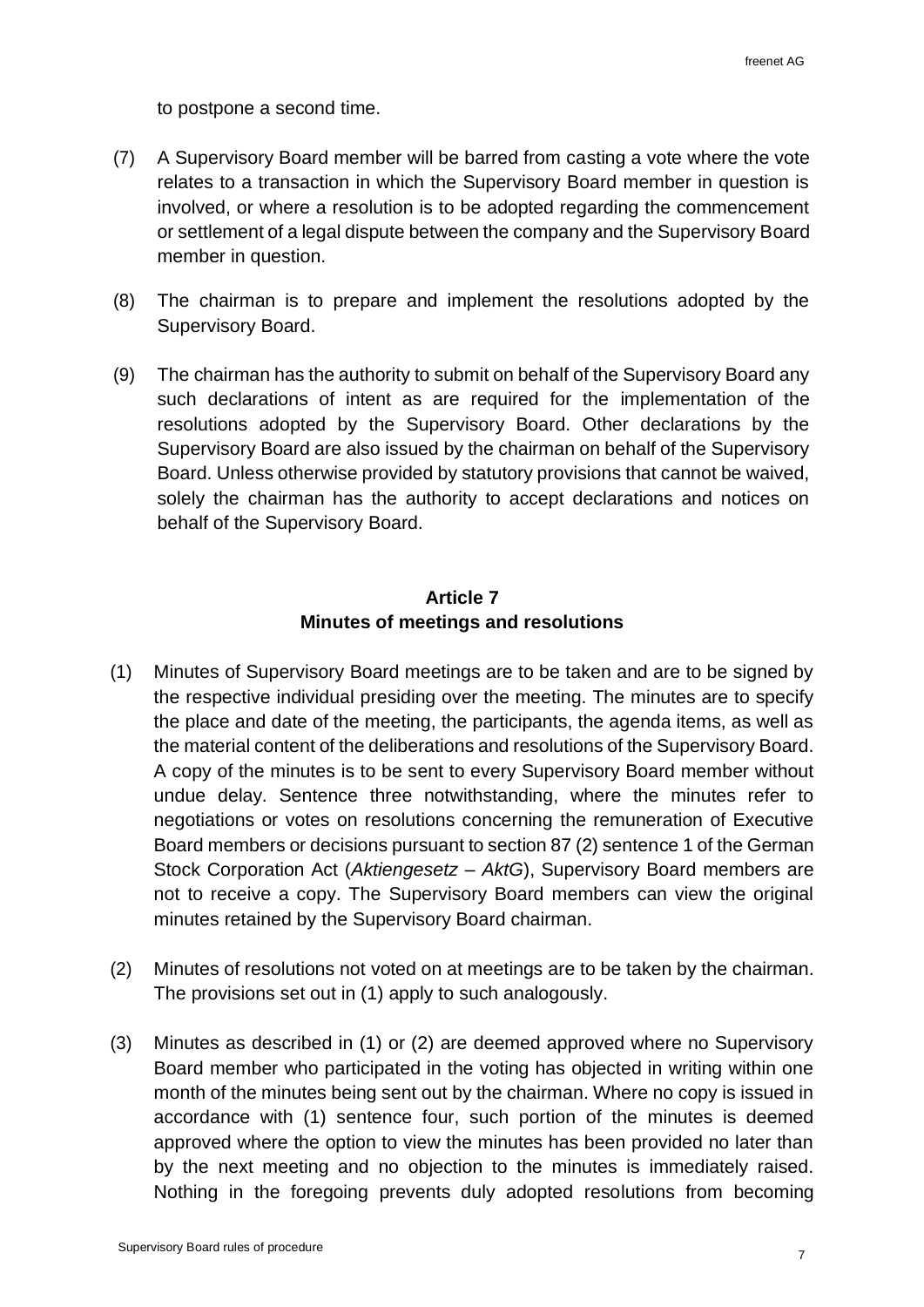effective.

(4) Resolutions adopted by the Supervisory Board can be recorded in the minutes verbatim and signed on the spot by the chairman. Where resolutions are separately recorded in this form at a meeting, an objection can be raised only during the meeting.

#### **Article 8 Transactions requiring approval**

The Supervisory Board stipulates which measures and resolutions require approval in the Executive Board's rules of procedure.

#### **II. Committees**

## **Article 9 General provisions**

- (1) The Supervisory Board is to establish a steering committee (article 10), a personnel committee (article 11), an audit committee (article 12), a mediation committee (article 13), and a nomination committee (article 14) among its members. Further committees are to be set up as needed. The terms of office of the members of such committees shall correspond to their terms of office as members of the Supervisory Board.
- (2) Each committee is to appoint from among its members one member to be the committee chairman, provided the law, the articles of association, or these rules of procedure do not set out rules in this regard.
- (3) Committee meetings are to be called by the respective committee chair. Each member has the right to request that a meeting be called, stating the reason in the request.
- (4) With respect to committees that make decisions in the Supervisory Board's stead, only where half of their members, but at minimum three members, participate in the voting shall such members constitute a quorum. Where the chairman of the Supervisory Board holds the seat of chair for such committees, the chairman is entitled to the second vote in analogous application of article 6 (4).
- (5) The respective committee chairmen report regularly to the Supervisory Board on the work of the committees.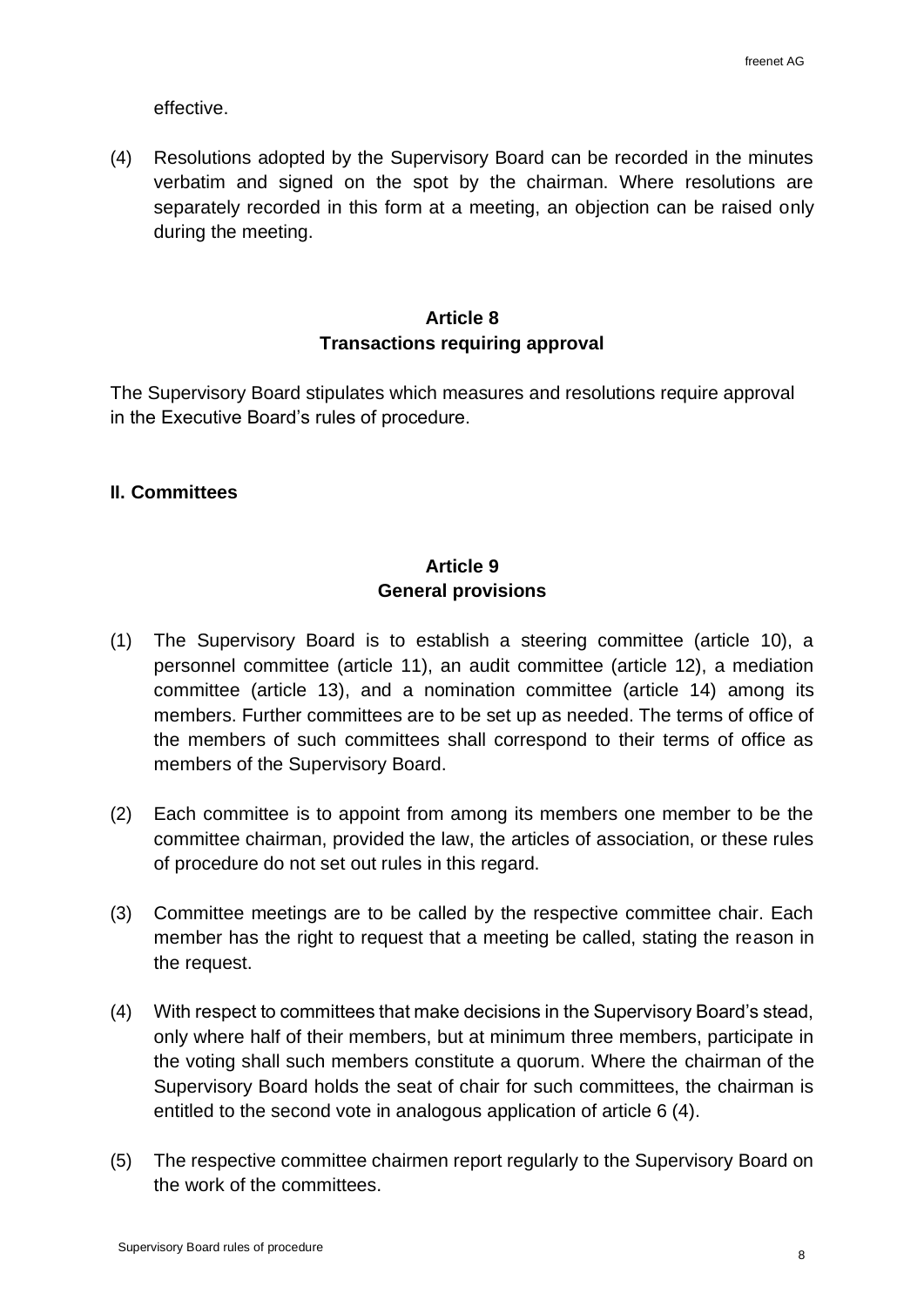(6) With respect to the orderly conduct of committee business, the provisions set out in Part I of these rules of procedure also apply analogously unless otherwise provided in this Part II.

#### **Article 10 Supervisory Board steering committee**

- (1) The steering committee is to be comprised of the chairman of the Supervisory Board and three other Supervisory Board members to be elected by the Supervisory Board. The Supervisory Board chairman is to be the steering committee chairman.
- (2) The steering committee discusses focal topics and prepares Supervisory Board resolutions. The steering committee can take the place of the Supervisory Board in a meeting, with the required approval of the Executive Board in accordance with the latter's rules of procedure, in deciding on measures and transactions of the Executive Board, insofar as the matter in question cannot be deferred and it is not possible for the Supervisory Board to make an appropriate decision in a meeting within the time available.

## **Article 11 Personnel committee**

- (1) The personnel committee is to be comprised of four members, specifically, the chairman of the Supervisory Board and three other Supervisory Board members to be elected by the Supervisory Board. The Supervisory Board chairman is to be the personnel committee chairman.
- (2) The personnel committee prepares the Supervisory Board's personnel decisions. It submits to the Supervisory Board proposals for decisions on the Executive Board's remuneration including pension arrangement, the remuneration system and regular review of that system. The committee adopts resolutions in the Supervisory Board's stead regarding the following, except where the Supervisory Board's jurisdiction over such cannot be waived:
	- a) Entering into, modifying and terminating employment agreements with the members of the Executive Board insofar as the Supervisory Board is not required by law to decide on such matters; this applies in particular to setting remuneration and making decisions pursuant to section 87 (2) of the Stock Corporation Act
	- b) Other transactions with Executive Board members pursuant to section 112 of the Stock Corporation Act, and approving business transactions valued at more than EUR 25,000 between the company or an affiliated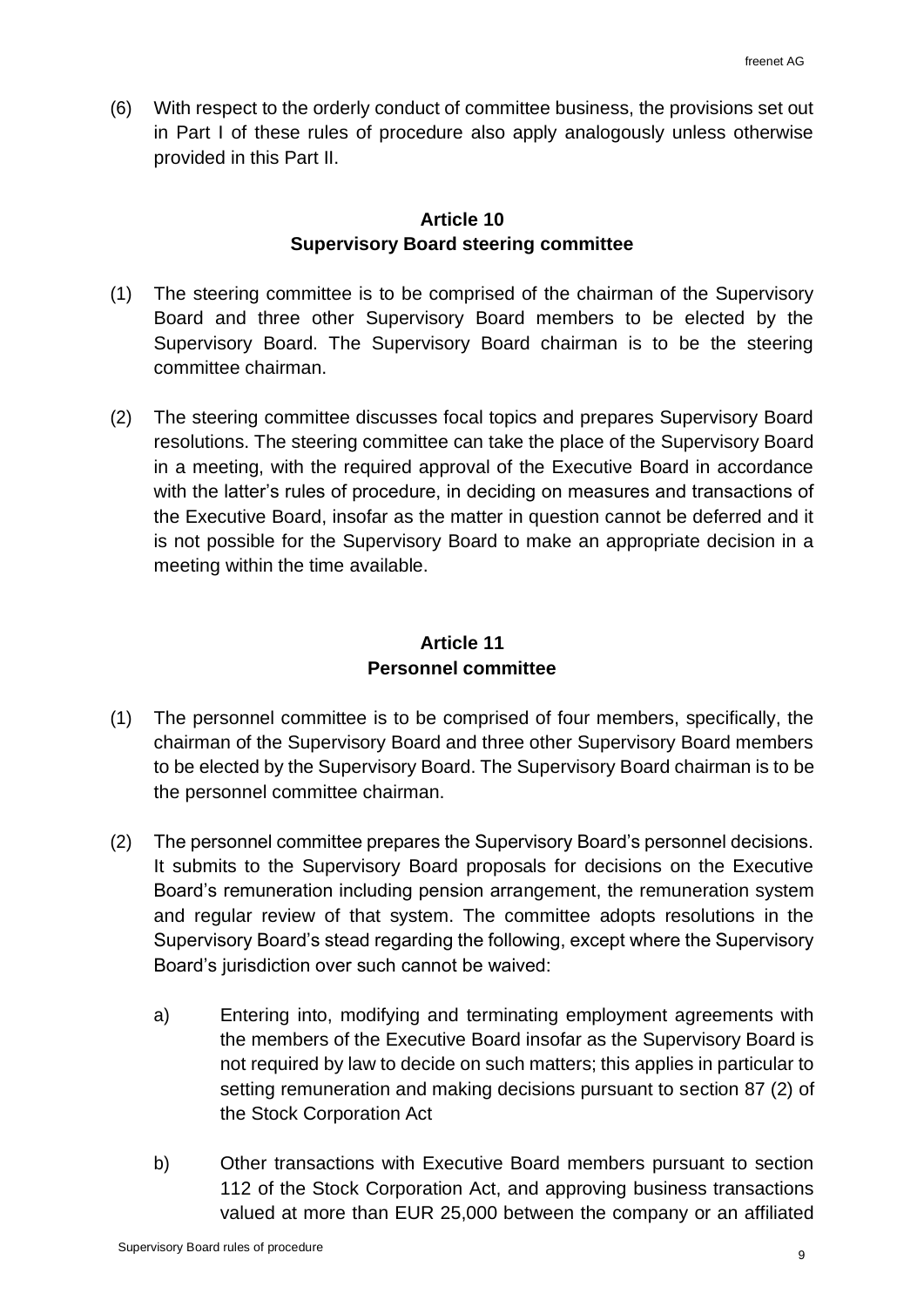company on the one hand and an Executive Board member or persons or business enterprises closely related to an Executive Board member on the other

- c) Approving business activities pursued by an Executive Board member outside of that member's board duties pursuant to section 88 of the Stock Corporation Act and approving other secondary employment, in particular supervisory board seats and seats on comparable control bodies for commercial entities not part of the corporate group
- d) Granting loans to the individuals identified in sections 89 and 115 of the Stock Corporation Act, and
- e) Approving contracts with Supervisory Board members pursuant to Section 114 of the Stock Corporation Act
- (3) The personnel committee is to discuss the long-term succession planning for the Executive Board at regular intervals. When doing so, the committee is to take into consideration the company's executive talent management. Furthermore, the committee is to discuss the Executive Board's remuneration structure.
- (4) Members of the Executive Board or Supervisory Board are to disclose conflicts of interest to the personnel committee in lieu of the Supervisory Board. The committee chair is responsible for accepting such statements.

## **Article 12 Audit committee**

- (1) The audit committee is to be comprised of four Supervisory Board members elected by the Supervisory Board. At least one member must possess expertise in the field of financial reporting and at least one other member must have expertise in the field of auditing. All members are to be familiar with the sector in which the company operates. Neither the chairman of the Supervisory Board nor former members of the company's Executive Board whose appointment ended less than two years prior shall be appointed as audit committee chairman.
- (2) The audit committee concerns itself with financial reporting issues, specifically the monitoring of the accounting process, the effectiveness of the internal control system, the risk management system and the internal auditing system, and auditing of financial statements, in the latter case especially with regard to the choice of auditor and their independence and the additional services rendered by the auditor, the awarding of the audit engagement to the auditor, the determination of key audit matters and the fee agreement, and compliance. The audit committee is to prepare the Supervisory Board's resolutions on the annual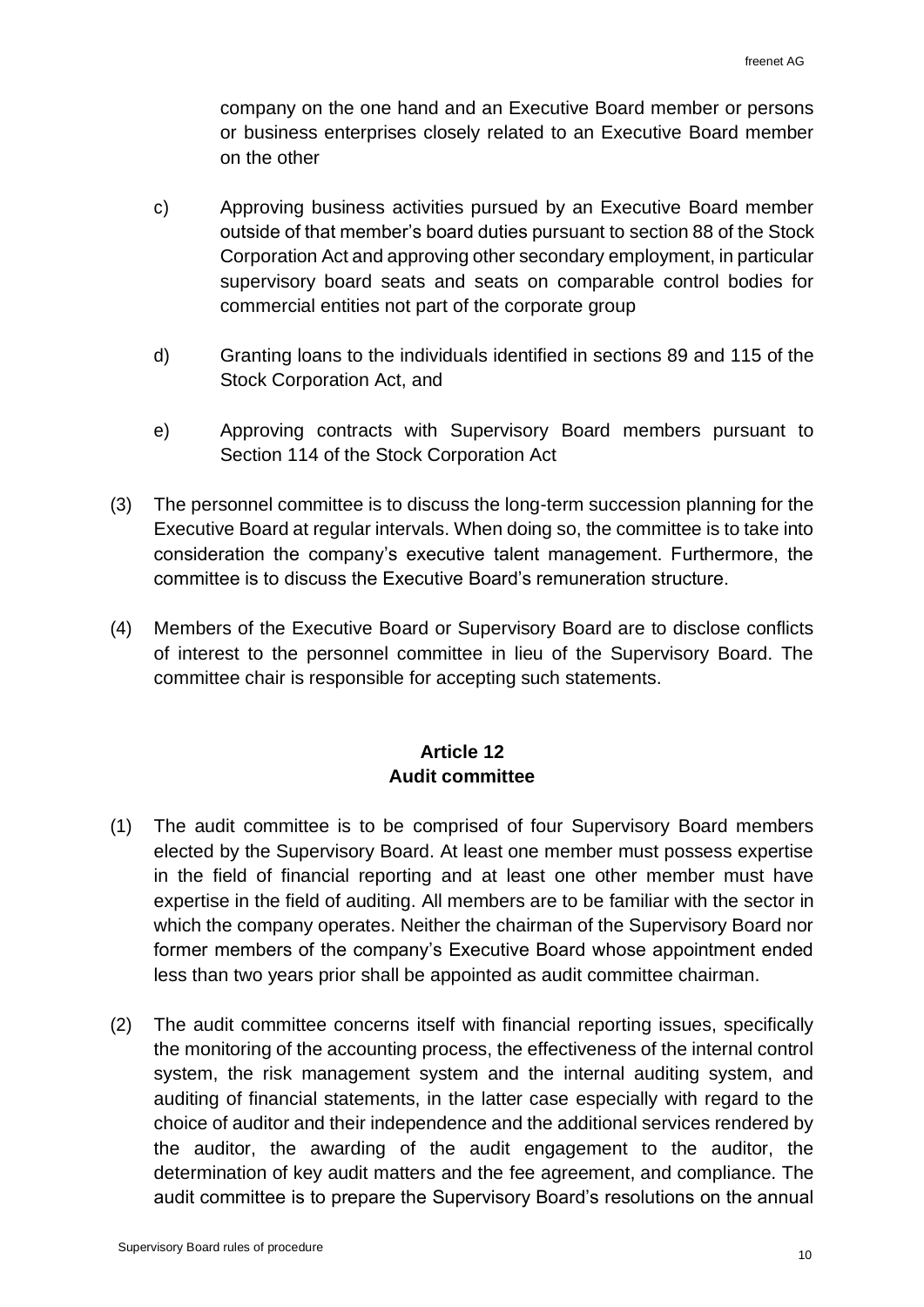financial statements and consolidated financial statements, the proposal for the appropriation of profits and the agreements with the auditor (in particular the audit engagement letter, the establishment of the items the audit will focus on, the fee agreement, and any additional services). The committee is to take appropriate steps to ascertain and monitor the independence of the auditor. On each occasion, the committee is to submit to the Supervisory Board a proposal for the election of the auditor, which is to serve as a basis for the Supervisory Board's proposal for the election of the auditor. The audit committee may submit recommendations or proposals aimed at ensuring the integrity of the financial reporting process.

- (3) The audit committee is responsible for approving permitted non-audit services to be rendered by the auditor. The committee can specify a list of non-audit services generally pre-approved by the committee.
- (4) The audit committee is to discuss the Executive Board's corporate planning.
- (5) Each member of the audit committee may obtain information directly from the heads of those central departments of the Company which are responsible in the Company for the tasks which concern the audit committee pursuant to paragraph 2, via the chairman of the committee. This mainly concerns the areas of accounting, internal audit, risk management and compliance. The chairman of the committee shall inform all members of the audit committee of the information obtained and shall inform the Executive Board thereof without delay.

## **Article 13 Mediation committee**

- (1) The Supervisory Board is to establish a mediation committee as a standing committee, the function of which is to fulfil the responsibilities set out in Section 31 (3) sentence 1 of the German Co-Determination Act of 1976 (*Mitbestimmungsgesetz – MitbestG*) pursuant to Section 27 (3) of the same.
- (2) The mediation committee is to be comprised of the chairman of the Supervisory Board, the vice chairman, and one member each from among the Supervisory Board members elected by the employees and the Supervisory Board members elected by the shareholders, each of these to be elected to the committee by a majority of votes cast.
- (3) The Supervisory Board may decide, on a case-by-case basis, that the personnel committee (article 11) is to simultaneously serve as the mediation committee, provided the requirements set out in (2) above are met with regard to the filling of personnel committee seats. In such case, the personnel committee must also fulfil the responsibilities set out in section 31 (3) sentence 1 of the Co-Determination Act in addition to those delegated as per article 11 herein.